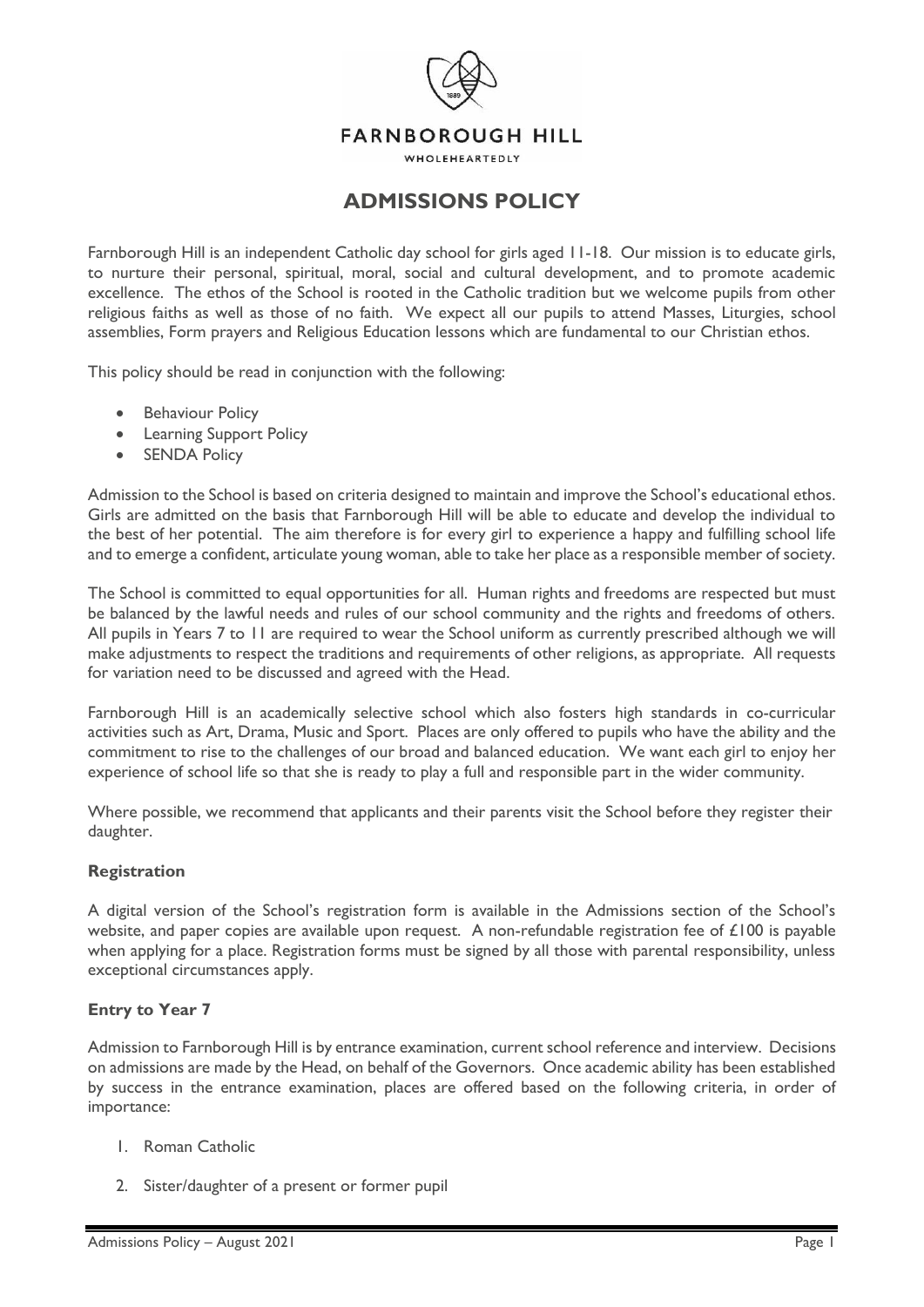- 3. Academic performance
- 4. Date of registration

# **Scholarships**

Scholarships are designed to reward excellence and to celebrate exceptional talent which would be of benefit and inspiration to the Farnborough Hill community. Scholarships may be awarded to candidates seeking entry into Year 7 (11+) or the Sixth Form. Candidates for scholarships at 11+ are required to pass the entrance examination before further consideration. Only candidates who have taken the entrance examination on the main day will be eligible to take subsequent scholarship assessments. Candidates must take scholarship assessments on the appointed day(s).

Pupils are shortlisted for Academic Scholarships at 11+ on the basis of outstanding performance in the entrance examination and are invited to take the scholarship examination and interview. Academic scholarships are awarded on the basis of outstanding academic ability. Consideration of one Academic Scholarship will be given to a Roman Catholic pupil who meets the scholarship criteria.

Applicants for the Sports, Art and Music Scholarships at 11+ are shortlisted on the basis of their supporting documentation. The Sports Scholarships are awarded on the basis of performance in a range of physical tests, the Art Scholarships by tests and sample work and the Music Scholarships awarded after auditions.

## **Entry to Years 8 - 10**

Pupils are regularly admitted to other Year Groups 8 - 10, especially to Year 9 at 13+. This, however, is dependent on there being space in the Year Group. The same criteria for entry are applied as at Year 7. In addition, we need a copy of the previous term's school report. Transfer from other senior schools can be made at any point in the academic year. No scholarships are available for entry in Years 8 – 10. If Year Groups are full, candidates must register for the examination in order to be placed on the waiting list.

Deferred entry into a Year Group is normally only available for applicants from overseas.

## **Entry to the Sixth Form**

Places are offered in the Sixth Form on the basis of academic ability and achievement at GCSE. The minimum entry requirement is six good passes (9 - 6 or equivalent) at GCSE. Applicants are invited to sit the open examination for the award of Sixth Form Academic Scholarships which are made on the basis of academic excellence. Other Sixth Form scholarships and awards are available for Sports and the Creative and Performing Arts.

## **Bursaries**

Farnborough Hill is committed to broadening access to the School by offering eligible parents/guardians means-tested financial support with the payment of school fees. Please refer to the School's *Financial Assistance (Bursary and Hardship Awards) Policy* for further information on the process and criteria used for allocating awards.

## **Special Needs**

We aim to provide a safe educational environment in which all pupils are able to access the curriculum, make a positive contribution to the life of the School and achieve their potential. The School is particularly aware of the needs of those children with disabilities and works hard to ensure that pupils with special educational needs are not treated less favourably. For pupils with diagnoses of special needs who, under the Equality Act 2010, have a physical or mental impairment identified that is substantial and long term and which impacts with an adverse effect on day-to-day activities, the School aims to put in place reasonable adjustments to aid pupils' learning and attainment.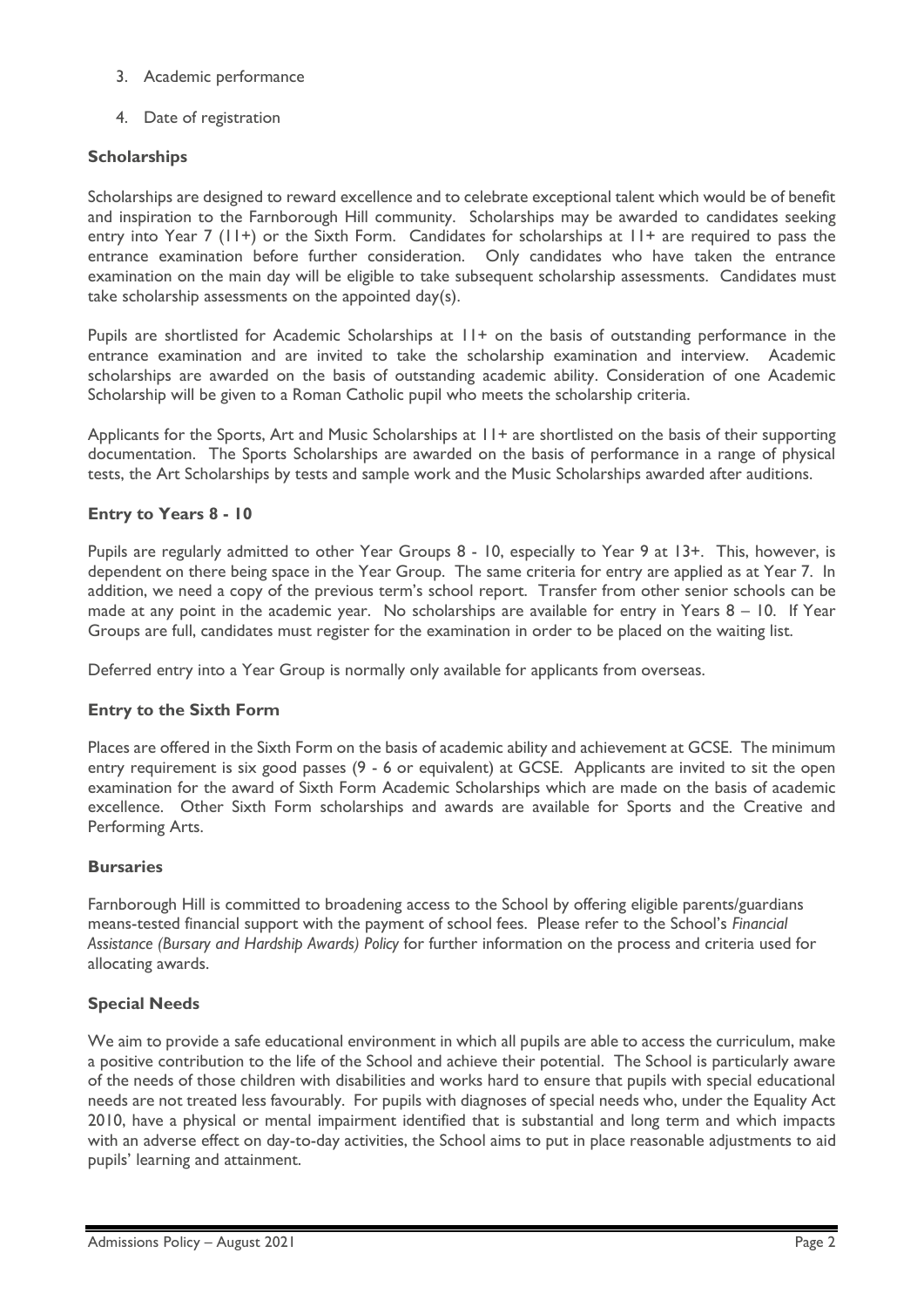Due to their Grade I listed status, many of our school buildings have limited facilities for disabled pupils but all reasonable adjustments are made to accommodate pupils with disabilities and to comply with our responsibilities under the Disability Discrimination Act 1995 (as amended by the Special Educational Needs and Disability Act 2001) and the Equality Act 2010.

There may be exceptional circumstances in which we are not able to offer a place for reasons relating to a child's disability. For example, if, despite reasonable adjustments, we feel that a prospective pupil is not going to be able to access the education offered, or that her health and safety or those of other pupils or staff may be put at risk, we reserve the right to decline a place at the School.

The School's admissions process makes provision for the disclosure of disability and special needs. Parents are requested to contact the School to discuss their child's special needs prior to application. Extra time will be given in the entrance examination; the special need must be verified by a medical specialist or an Educational Psychologist's report. (The School therefore fulfils an anticipatory duty as defined by the Special Educational Needs and Disability Act 2001. A failure of a parent to divulge learning support/disability at this time constitutes a justification under the act for discrimination). Where a parent requests confidentiality regarding a learning support/disability this request would limit what the School could provide in making reasonable adjustments. Under these circumstances the School has the right to decide the balance of confidentiality and possible and reasonable adjustments for inclusion.

Farnborough Hill accepts pupils with a variety of learning difficulties such as dyslexia. The School also offers places to pupils who have other difficulties such as physical disabilities, motor co-ordination problems, visual impairment, auditory impairment, ADD/ADHD and emotional problems.

The Head of Learning Support is available to work with those pupils who have reached the required academic standard in the entrance examination but who need some help with general or specific learning difficulties to reach their full potential. We may also recommend additional support for pupils who have English as an additional language with an peripatetic specialist, and this would be arranged and overseen by the Head of Learning Support. Referrals for support are made via the pupils' Head of Year. Please see the Learning Support Policy for further details. The School Nurse takes a similar responsibility for supporting pupils with a physical disability, liaising closely with the Head of Year and teaching staff.

# **Appeal Process**

Should parents wish to appeal against the decision not to admit their daughter, they should put their case in writing to the Head. Should they remain dissatisfied with the outcome, they should contact the Chair of Governors, via the School. The School's *Complaints Policy* is not available for use by prospective parents.

## **Discipline and Exclusions**

We expect everyone in school to treat others with care and respect, in line with our Mission Statement. Pupils who do not do this may be given a lunchtime detention, or, for more serious matters, a detention after school. Exclusions are extremely rare and would be regarded as a last resort for a serious breach of the School rules. See *Behaviour Policy.*

## **Formal Offers of Places**

Formal offers of places (firm and waiting list) are made in writing on completion of entrance procedures. Parents of any applicant who is not offered a place are similarly notified in writing. On receipt of an offer, parents are asked to confirm in writing their acceptance, return the acceptance papers and pay a nonrefundable acceptance deposit of £500 which will be credited in full on the pupil's final account. Offers of places after the deadline for 11+ entry (March before Year 7 entry) must be accepted within seven days. Thereafter, the School reserves the right to offer the place to another candidate.

The School reserves the right to turn down an applicant when the optimum in terms of available places or other practical constraints are reached, or when in the School's opinion an applicant would not flourish, or because adjustment to cater for specific needs cannot reasonably be made, or when the School believes that the applicant will not take part in school life wholeheartedly and joyfully.